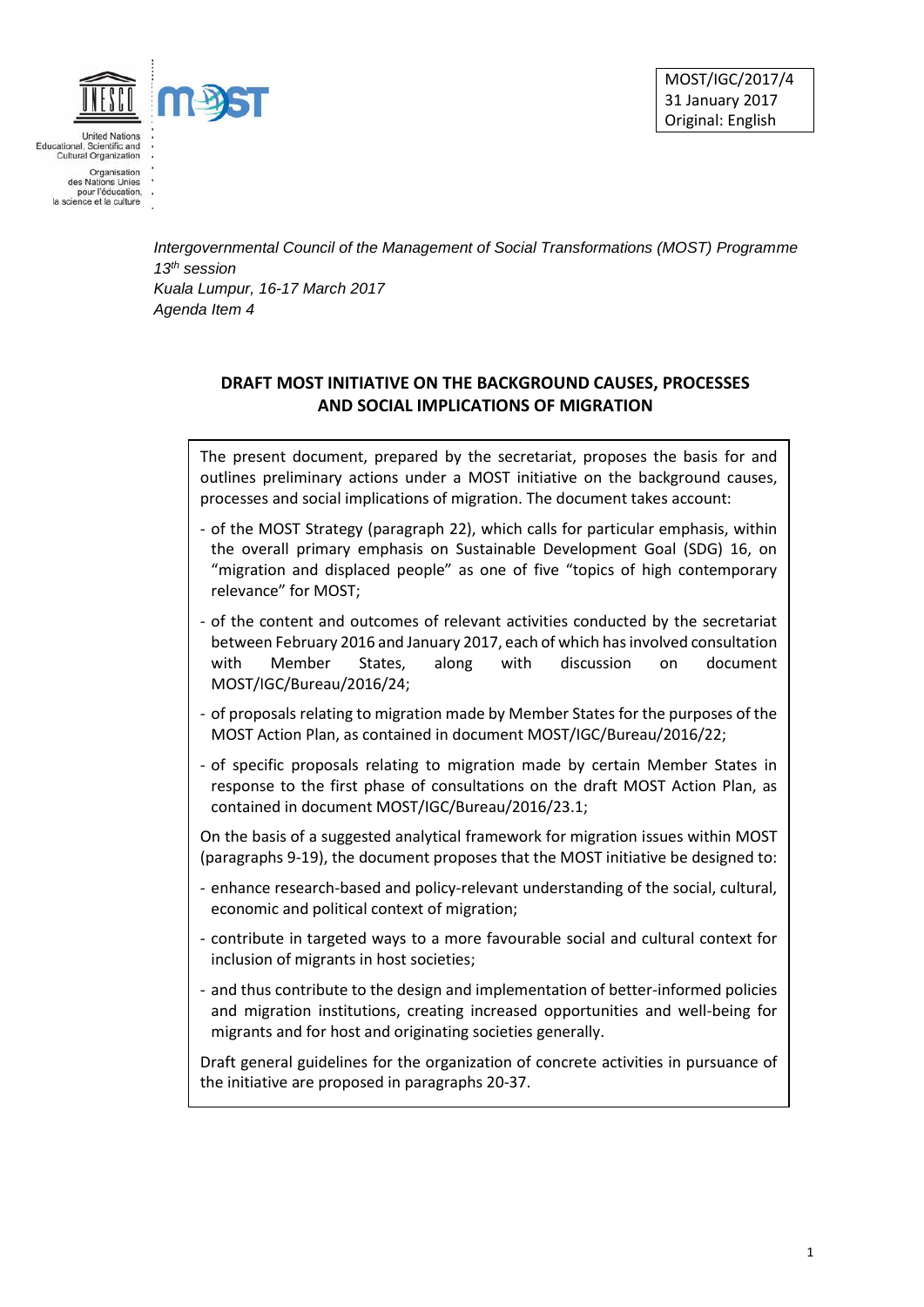## **Background**

**.** 

- 1. At its meeting on 27-28 January, the IGC Bureau decided to include "migration and displaced people" among the five "topics of high contemporary relevance" on which the MOST Strategy (paragraph 22) called for particular emphasis, within the overall primary emphasis on Sustainable Development Goal (SDG) 16. Support for the inclusion of the theme was justified in particular by the shared perception within the Bureau that migration represents a major political challenge for Member States, exemplified but not limited to conflict-induced displacement.
- 2. In pursuance of its strategic decision, the Bureau requested the secretariat, in consultation with interested members of the Bureau and of the Intergovernmental Council, to develop preliminary proposals for a possible MOST initiative of the present topic for consideration at its meeting on 15-16 September 2016. After the meeting, the Bureau requested the secretariat to revise and expand the document (MOST/IGC/Bureau/2016/24), and invited the Scientific Advisory Committee (SAC) to strengthen its advisory role in the context of the MOST Action Plan and in particular to publish an annual report on migration issues of relevance to MOST.
- 3. In order to inform the present document, the secretariat has drawn on several activities conducted between February 2016 and January 2017, including a Futures Literacy Lab focusing on "The Future of Human Mobility Patterns and Identity: 2050" with particular reference to Africa, in collaboration with UNESCO's Africa Department and the Organisation internationale de la francophonie (4-5 July 2016); and a one-day conference on "Migration for Sustainable Development: Social Transformations, Media Narratives and Education", organized in collaboration with and with the support of the Jewish Museum and Tolerance Center, based in Moscow (6 July 2016). Consultation with Member States was a component of all activities.
- 4. The 1<sup>st</sup> Forum of Ministers of Social Development for Central Africa, which was hosted by the Government of Cameroon in Yaoundé from 24 to 26 October 2016, focused on "Insecurity and migration: Impact on Women and Youth". The Forum considered in particular a review of the various regional dimensions of migration, emphasizing the factors contributing to movement of people as well the consequences for the societies in which refugees and other migrants settle. Expressing concern that inappropriate migration regimes are damaging both to migrants' life chances and to the prosperity of receiving countries, Ministerial Forum participants supported investment in research to enhance the knowledge base and support policy development.
- 5. On 29 November 2016 in Brussels, in partnership with the Slovak Presidency of the European Council, MOST co-organized a high-level meeting on "Sustainable Migration in the Context of Development". The meeting emphasized that there is no single problem called "migration", but rather a range of different issues requiring differentiated responses, and furthermore that development policies designed to reduce migration are unlikely to contribute to the achievement of the 2030 Agenda. The conditions for research-informed evidence to be taken up by policymakers, and for differentiated and contextualized analysis of migration, can be improved.<sup>1</sup>

<sup>&</sup>lt;sup>1</sup> The report of the meeting is available at [http://unesdoc.unesco.org/images/0024/002468/246850E.pdf.](http://unesdoc.unesco.org/images/0024/002468/246850E.pdf) An analytical report on the migration and development nexus is available at [http://unesdoc.unesco.org/images/0024/002470/247089E.pdf.](http://unesdoc.unesco.org/images/0024/002470/247089E.pdf) It emphasizes that migration within the 2030 Development Agenda needs to be understood as a development policy challenge.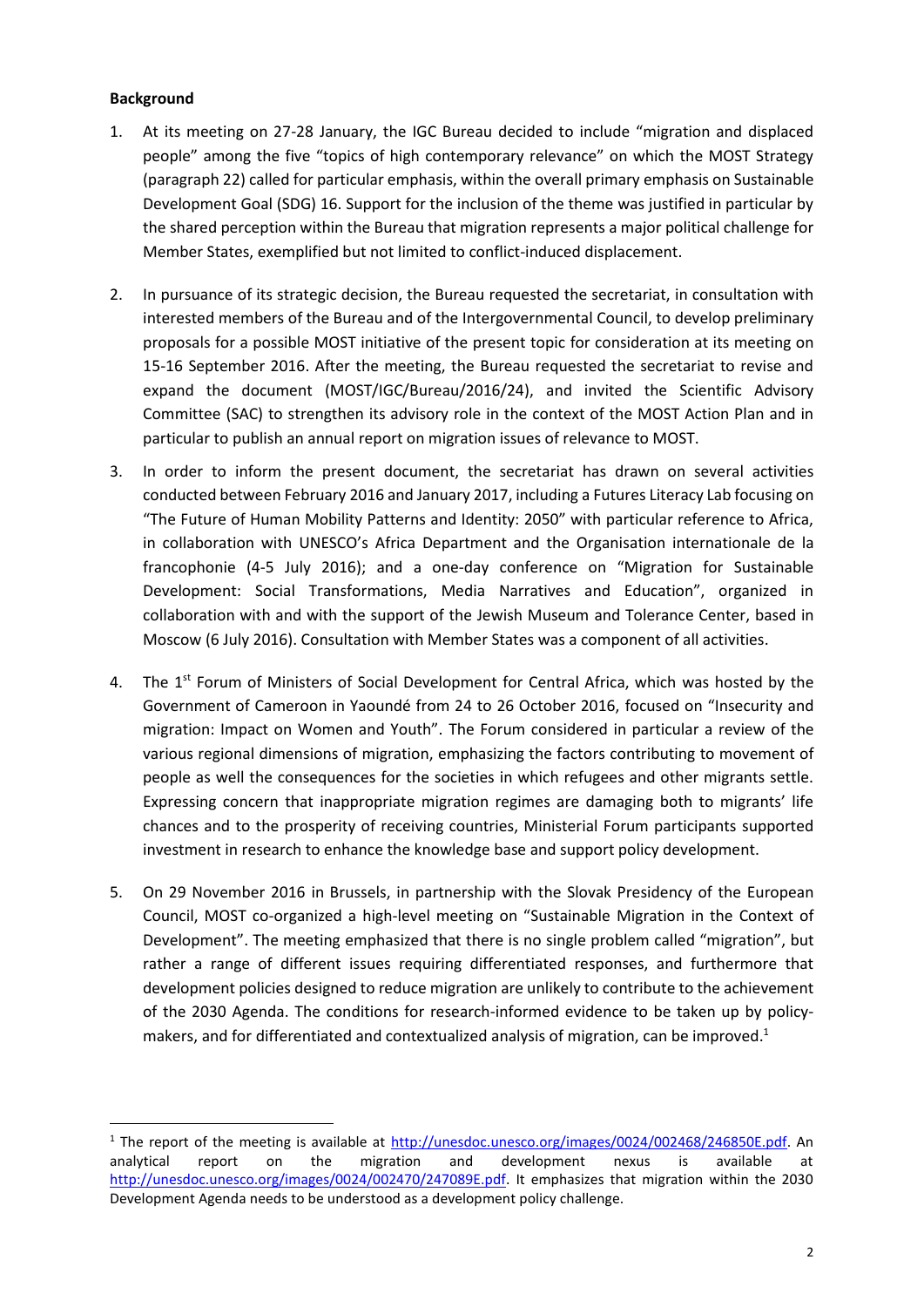- 6. "Migration and borders" has been adopted as one of six main themes for the World Humanities Conference, which will take place in Liège, Belgium, from 6 to 12 August 2017. In preparatory work towards the Conference, the MOST secretariat has been exploring with its humanities stakeholders how the distinctive contributions of the humanities disciplines, including emphasis on narrative, representations, values and long-range history, can enrich understanding of the dynamics and social implications of migration, talking full account of the perspectives of migrants themselves.
- 7. At its meeting on 7-8 July 2016, SAC was invited to consider issues of migration and displacement, which it did in particular from the angle of social inclusion and digital technologies, pulling together three of the five thematic areas specified by paragraph 22 of the MOST Strategy. SAC proposed that MOST should focus on helping Member States to understand the drivers of migration, the social consequences on sending and receiving societies, and the role digital technologies – especially social media and online news outlets – are playing in attitudes toward migrants around the world in order to inform research-backed migration policies.
- 8. Other activities implemented by the Sector for Social and Human Sciences are also relevant in this regard. For example, UNESCO's International Coalition of Inclusive and Sustainable Cities (ICCAR) offers a platform to mobilize cities to promote inclusion and protect rights for refugees.<sup>2</sup> Cities are the front line of efforts to foster the wellbeing and inclusion of refugees and migrants and today play an increasingly important role in ensuring respect for human rights and social cohesion. Similarly, the Intercultural Dialogue section provides a channel to advocate for cultural diversity to achieve a harmonious society, including but not limited to migrant integration. In particular, it promotes and disseminate values, attitudes and behaviours conductive to dialogue, non-violence and the rapprochement of cultures in line with the principles of the UNESCO Universal Declaration on Cultural Diversity. Furthermore, the International Bioethics Committee (IBC) has established a working group to develop an initial reflection on bioethical responses to the situation of refugees, with a specific focus on healthcare, which contributed to the knowledge base as well as the normative framework on refugee integration.

## **Analytical Framework**

**.** 

9. Drawing on the activities and workstreams summarized in the previous section, it is apparent that migration constitutes an important and cross-cutting issue within the 2030 Agenda, as well stated by the UN Global Migration Group (GMG) in its April 2015 Discussion Document "Realizing the Inclusion of Migrants and Migration in the Post-2015 United Nations Development Agenda". <sup>3</sup> This broad approach is well reflected in the New York Declaration for Refugees and Migrants, adopted by the UN General Assembly in September 2016.<sup>4</sup> On the other hand, the term "migration" refers to a very wide range of research and policy issues, not all of which correspond to the institutional competence of UNESCO. Furthermore, the ways in which migration is perceived as a policy challenge vary considerably across regions, and give rise to complex interregional dynamics. This

<sup>&</sup>lt;sup>2</sup> A report on "Cities Welcoming Refugees and Migrants. Enhancing effective urban governance in an age of migration", based on a European survey, was published in 2016. It is available at [http://unesdoc.unesco.org/images/0024/002465/246558e.pdf.](http://unesdoc.unesco.org/images/0024/002465/246558e.pdf)

<sup>&</sup>lt;sup>3</sup> Background note for the GMG communiqué, "Call to strengthen the inclusion of migrants and migration in the post-2015 United Nations development agenda" available at [http://www.globalmigrationgroup.org.](http://www.globalmigrationgroup.org/)

<sup>&</sup>lt;sup>4</sup> UN document A/71/L.1, available at [http://www.un.org/ga/search/view\\_doc.asp?symbol=A/71/L.1.](http://www.un.org/ga/search/view_doc.asp?symbol=A/71/L.1)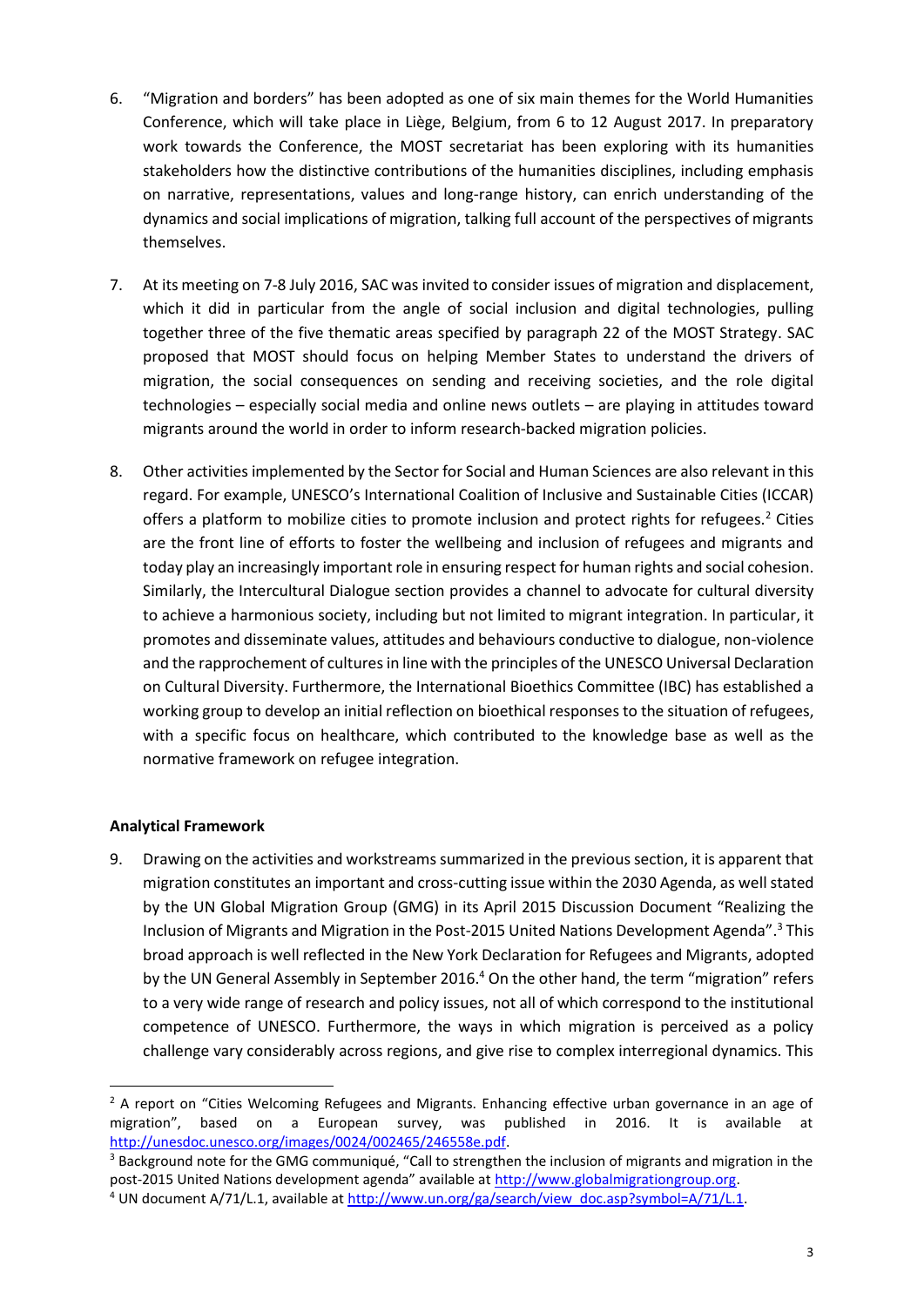underlines the potential contribution of MOST, but also points to the value of a targeted approach, identifying areas in which, consistently with the adopted strategy, MOST can make distinctive contributions through improved understanding and enhanced structuring of the research-policy nexus.

- 10. As emphasized in the earlier discussions of the IGC Bureau (see document MOST/IGC/Bureau/2016/24), it is the social, cultural, economic and political context in which the movement of people takes place that offers space for a MOST initiative rooted in the theoretical and empirical contributions of the social and human sciences as well as the extensive and diverse policy experience of Member States. In order to clarify what making sense of this context entails, it may be helpful to make an analytical distinction between three components of migration as a global phenomenon: drivers, migration regimes, and social consequences.
- 11. The "drivers" of migration causal factors, motivations, structural conditions, "push" and "pull" factors etc. – constitute a research-driven issue of great policy relevance on which there is extensive literature. Despite the wealth of available analysis and evidence, the implications of research are generally poorly reflected in policy agendas. Within its general mandate to strengthen the nexus between research and policy, and within its adopted strategy, MOST can support policy stakeholders in considering how improved understanding of the very diverse forms and patterns of migration can inform more appropriate policies.
- 12. While media and political attention tends to focus understandably on interregional migration in emergency situations, it is important to recognize that such migration flows are not the only ones, and indeed are in many respects untypical. Most migrants are not refugees, or even asylumseekers, who migrate as a direct response to acute or imminent personal danger (physical or otherwise). The majority of migrants do not cross state borders, remain within the global South, and move looking for increased social and economic opportunity. Special attention must therefore to be paid to environmental change, global inequalities, and sustainable development, but also to routine, non-emergency migration, especially within areas of free or semi-free movement. South-South, internal and non-emergency movement tend to be neglected in media coverage and, even, policy discourse.
- 13. Migration is also mediated through the legal and administrative processes that apply to its various manifestations, as well as the political and cultural dynamics that shape how abstract regulatory frameworks are actually applied. Beyond migration policies, migration regimes also relate to mental maps that reflect the perceived desirability of various destinations and the nature of the barriers to mobility that they throw up. Migration regimes are thus always to some extent imagined, and not simply legal-administrative constructs, and they have significant effects both on mobility and on the social conditions in which migrants are received.
- 14. It is proposed therefore that the MOST initiative consider people on the move in a comprehensive manner, consistently with policies aimed at protecting all categories of migrants and displaced persons, throughout the entire cycle of migration, while also recognizing that design and implementation of such policies as well as advocacy with respect to them fall, generally speaking, outside the institutional competence of MOST. This approach is in accordance with a transnational approach to mobility, as supported by the New York Declaration, and builds on an improved understanding of the migration and development nexus.
- 15. Such a comprehensive approach may be mapped in terms of three major dimensions: first, the timeframe (slow-onset or sudden pressures); secondly, the structural constraints or context-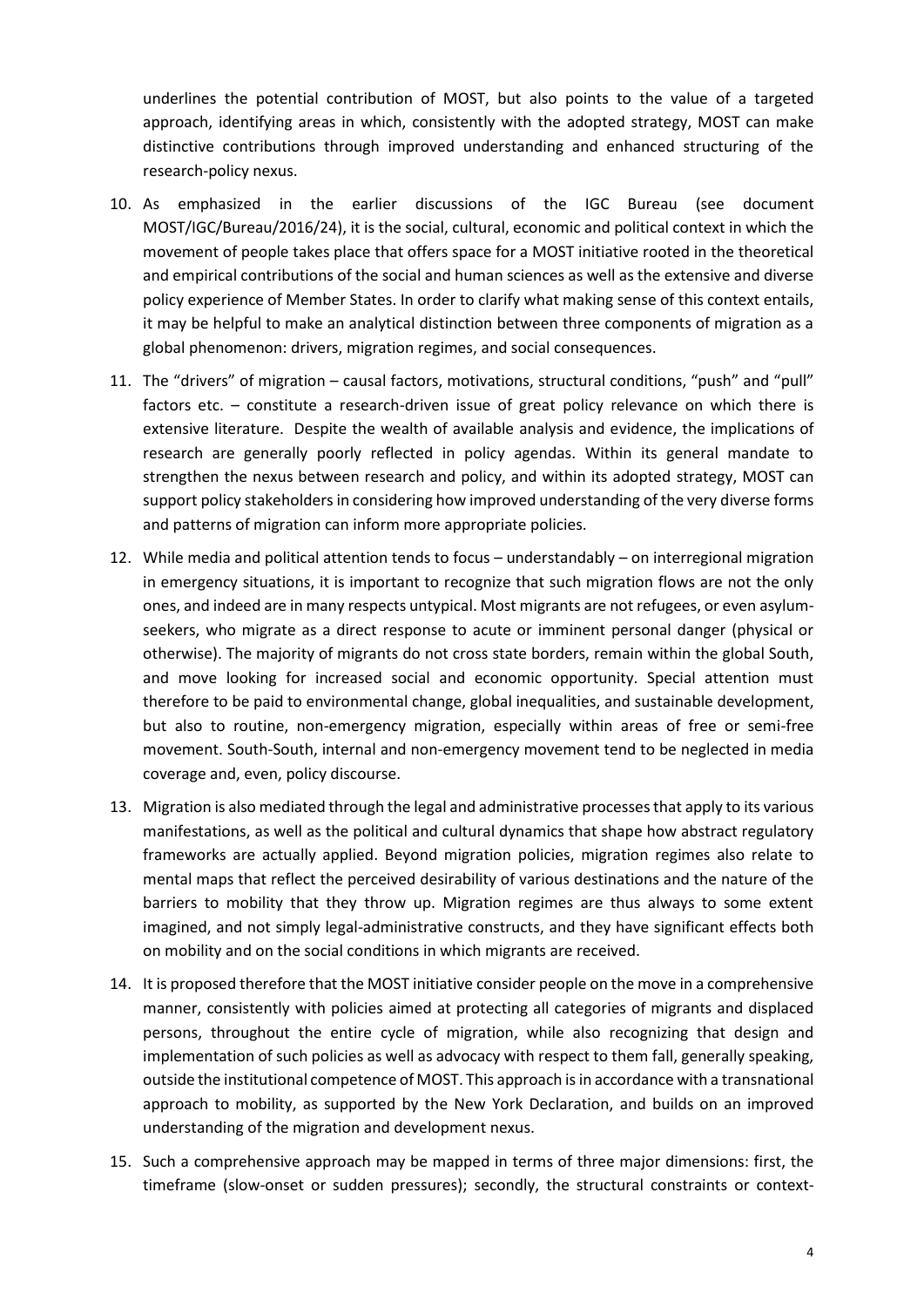specific circumstances within which decisions are made (such features include migration regimes, the economic cost of migration, the existence of social networks and reachable diasporas and ICTs); and thirdly, the level of preparation that allows distinguishing between proactive and reactive mobility (or immobility) decisions. Migration policies thus need to take account of these complexities, recognizing in particular that "root causes" do not operate separately from other migration dynamics.

- 16. There are significant knowledge gaps with respect to how the determinants of migration interact with one another. This implies understanding the evolution and transformation of migration flows over time, without overemphasizing politically framed priorities that may refer to past challenges. Designing anticipatory policies calls for improved research, including reflection on "rapid reaction" tools, based on more flexible and rapid identification of emerging challenges and policy requirements, with stronger involvement of policy-makers throughout the process.
- 17. Migrant integration, the process of becoming an accepted part of a society, covers important issues relating to the socio-economic, cultural and political inclusion of migrants in host societies. As underscored by the academic literature as a well as UN policy documents, successful integration is a two-way process that involves mutual adaptation of migrants as well as equality of rights and obligations.
- 18. The various dimensions of inclusion are both connected and distinct. There is extensive research on each of them and on the connections between them. Social and economic integration refers to participation in a society through its characteristic processes of employment, housing, welfare care and education, which means that integration is shaped *inter alia* by the structures of inequality that prevail in a particular society. Cultural integration is a process of gradual adoption of host society norms and customs. Because these norms and customs are never uniform and are often contested, there are multiple pathways of cultural integration, which does not necessarily entail the loss by migrants of any cultural distinctiveness. Furthermore, because norms and customs are not static, cultural integration has implications for host societies as well. Finally, political integration refers to participation in citizenship, through voting, membership of political parties and voluntary associations and other forms of citizen activity. Pathways of political integration are highly diverse and depend inter alia on legal rules such as access to nationality, the political rights of non-nationals, restrictions on dual nationality, and residency rights.
- 19. It is neither feasible in terms of resources nor credible in terms of institutional profile for MOST to attempt to address all aspects of migration as reviewed above. The practical challenge is thus to identify a limited set of issues on which to focus, within the emphasis of the adopted Strategy on strengthening the research-policy nexus in order to support achievement of the 2030 Agenda with particular reference to SDG 16, while remaining sensitive to the bigger picture within which they fit.

## **Outline Action Proposals**

20. Taking account of the discussions in the course of the activities referred to in paragraphs 3-8 and of the recommendations of SAC, and referring to the agreed UN language of the New York Declaration, it is suggested that a realistic and relevant focus for the MOST migration initiative should be defined in terms of the following expected results and outcomes: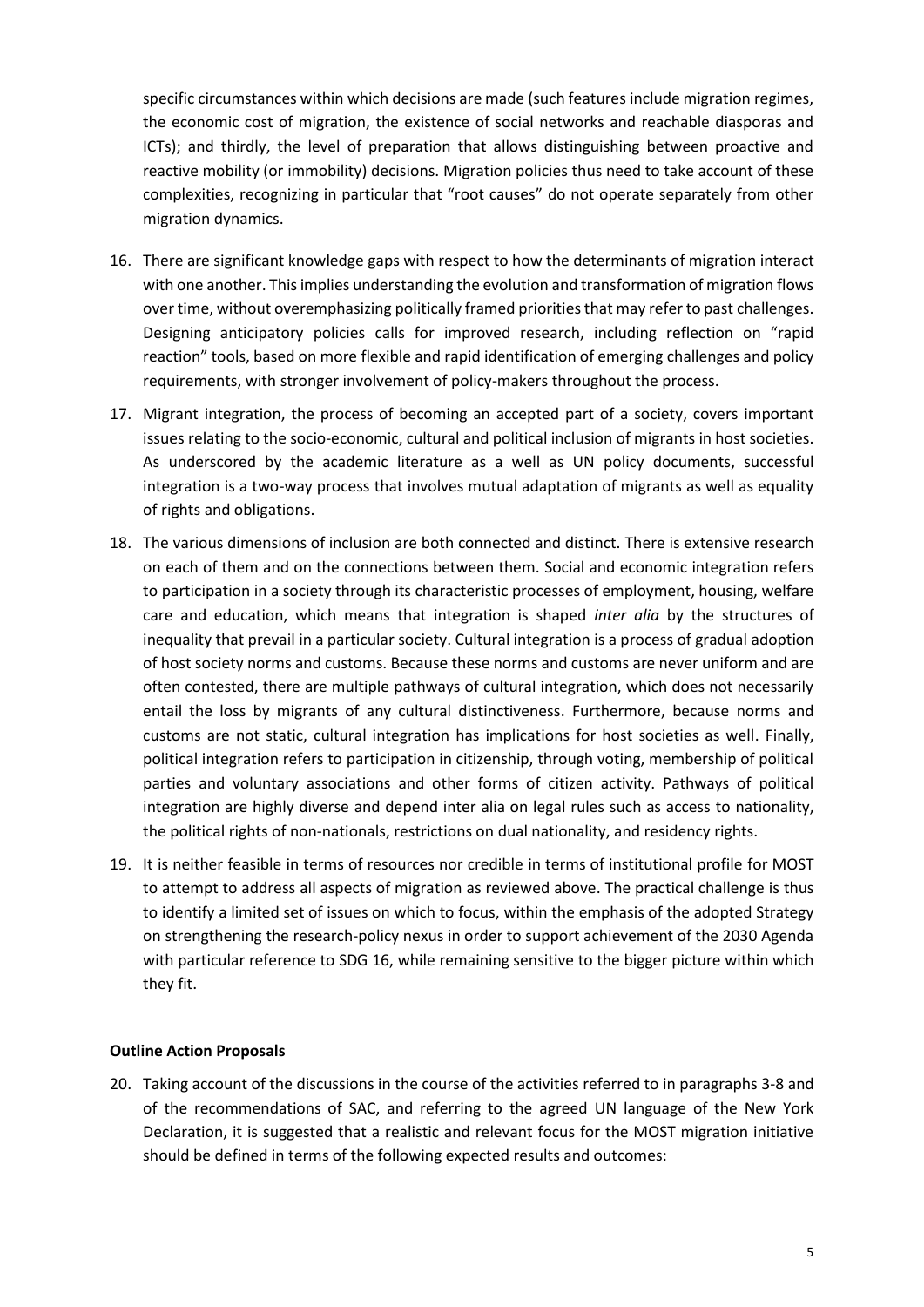- enhance research-based and policy-relevant understanding of the social, cultural, economic and political context in which (selected) movements of people take place,
- contribute in targeted ways to a more favourable social and cultural context for inclusion of migrants in host societies,
- and thus contribute to the design and implementation of better-informed policies and migration institutions, creating increased opportunities and well-being for migrants and for host and originating societies generally rather than deprivation and vulnerability, consistently with SDG 10, target 7 ("Facilitate orderly, safe, regular and responsible migration and mobility of people, including through the implementation of planned and well-managed migration policies").
- 21. Within this general framework, in synergy and in close cooperation with other UNESCO programmes and relevant agencies within and outside the UN system, there is a role for MOST to support Member States in collecting and using data to inform policies, with particular reference to the wealth of information and experience available at local level. The suggestions in the following paragraphs reflect the migration content already included in the MOST Action Plan (see document MOST/IGC/2017/3) and are further designed to encourage complementary initiatives for inclusion in future updates of the Action Plan.
- 22. Within the **MOST research pillar** (paragraph 24 of the Strategy), there is an agreed need to pull together, and where relevant complement, the social and human science knowledge base on all aspects of migration in order to strengthen the research-policy nexus.
- 23. In order to achieve this, the proposed MOST initiative needs to be strongly anchored in research considering migration as a multi-causal, socially transformative process in long-term historical context. This entails that, rather than distinguishing between drivers (e.g. environmental pressures, conflict, structural economic inequalities, etc.), MOST should be emphasizing the complex relations between them and the need to understand them systematically as a comprehensive development issue, consistently with the thrust of SDG 16.<sup>5</sup> In addition to interacting with existing research and policy communities to draw on their extensive knowledge and expertise, MOST may offer a platform for specific initiatives at national and/or regional level to foster research addressing identified knowledge gaps and ensure its effective dissemination through the MOST Discussion Papers and Policy Papers series.
- 24. The proposed MOST initiative should include a structured partnership, building on existing relations with major social science and humanities stakeholders and on the action proposed at regional level by certain Member States, with a focused set of planned outputs in terms of publications(paragraph 24.3 of the Strategy) and innovative mechanisms for experimentation and policy analysis (paragraph 24.2 of the Strategy). The European Union Horizon 2020 programme offers a number of opportunities for such coordinated action.
- 25. A MOST-branded session on migration will be convened at the 2017 World Humanities Conference, which will take place in Liège. The session will aim at addressing migration in an integrated manner with particular reference to the construction of meaning through interpretations of migrant experience, building on the contributions of humanities scholars as well as artists and writers.

**.** 

<sup>5</sup> This issue is explored in detail, with a specifically European focus, in document MOST/REPORTS/2017/1.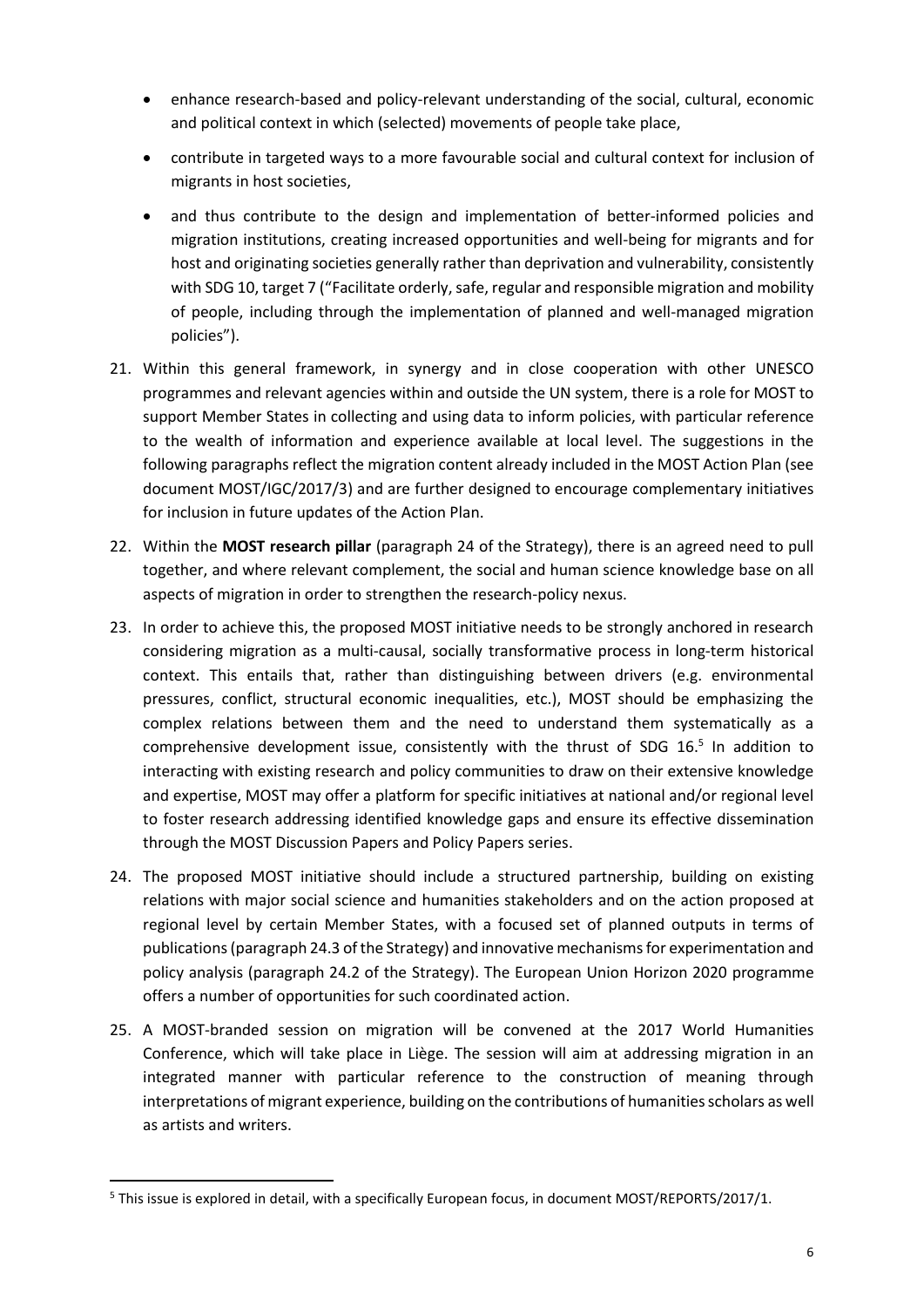- 26. Academic experts are calling for an enhanced evidence base on migration in certain areas of the world. There is a particularly urgent need for data in areas where basic statistical information is lacking – as emphasized in the case of Central Africa by the outcome declaration of the MOST Ministerial Forum (Yaoundé, October 2016). To fill in the data gap, the Yaoundé Ministerial Forum announced the launch in January 2017 of a policy-oriented research project on "Conceptualizing and measuring migration policy change in Central Africa", which aims to develop a methodology for the construction of a migration policies database in Central Africa. This approach is proposed as a "pilot" migration policies database and a basis for replication, with due sensitivity to specific circumstances in other regions. The question of migration data, including a critical approach to its production and social meaning, should also be a focus of this research-oriented work.
- 27. Research networks and online platforms could be used to address research gaps through connecting countries and researchers and sharing more resources on different aspects of migration, particularly those that lack of data and literature. The possibility of establishing or supporting interdisciplinary networks such as the Asia Pacific Migration Research Network (APMRN), established by MOST in 1995, could be considered as an option.
- 28. The UNESCO Gender Youth Migration (GYM) online initiative also has potential for extension. A growing repository of free resources and a platform for sharing knowledge and expertise on the theme of migration, GYM brings together researchers, practitioners and decision-makers working on issues of internal migration in India, enabling them to learn from one another and keep updated on new research and developments in the field of migration.
- 29. In order to foster improved understanding of the social consequences of migration, MOST can offer a platform for research-informed discussion that counteracts the uninformed assumptions, often driven by media representations that tend to dominate public debate in many regions. In this respect, a key challenge, both analytically and practically, is to ensure that the differences between categories of migrants and modes of migration are recognized and correctly analysed. This entails in particular developing an expanded perspective on migration that takes full account of migrants' own narratives, voices and situations, recognizing that migration and its consequences are inherently issues of identity, not just of mobility.
- 30. Within the **MOST intergovernmental pillar** (paragraph 25 of the Strategy), there is broad support for the principle of addressing migration in Ministerial Forums, both specifically, as in Yaoundé in October 2016, and in connection with other issues relevant to the 2030 Agenda in other events.
- 31. Regional forums are especially important in this regard given the high number of migrants who remain in their region of origin. Fostering discussion and collaborative problem-solving between ministers from neighbouring countries, researchers, and subject-matter experts, can spur the exchange of ideas and best practices regarding regional drivers of migration, including social inequalities and climate change. At the same time, migration connects regions and offers an opportunity for the organization within MOST of interregional Ministerial Forums bringing together the global South and the global North.
- 32. In addition, MOST will continue to seek partnerships with other organizations, including the International Organization for Migration as well as regional UN economic commissions and integration bodies, to contribute to the promotion of an evidence-informed approach to policies even outside the institutional competence of UNESCO.
- 33. Within the **MOST policy support and capacity-building pillar** (paragraph 26 of the Strategy), each mechanism offers the potential for a migration component as well as for stronger linkages across